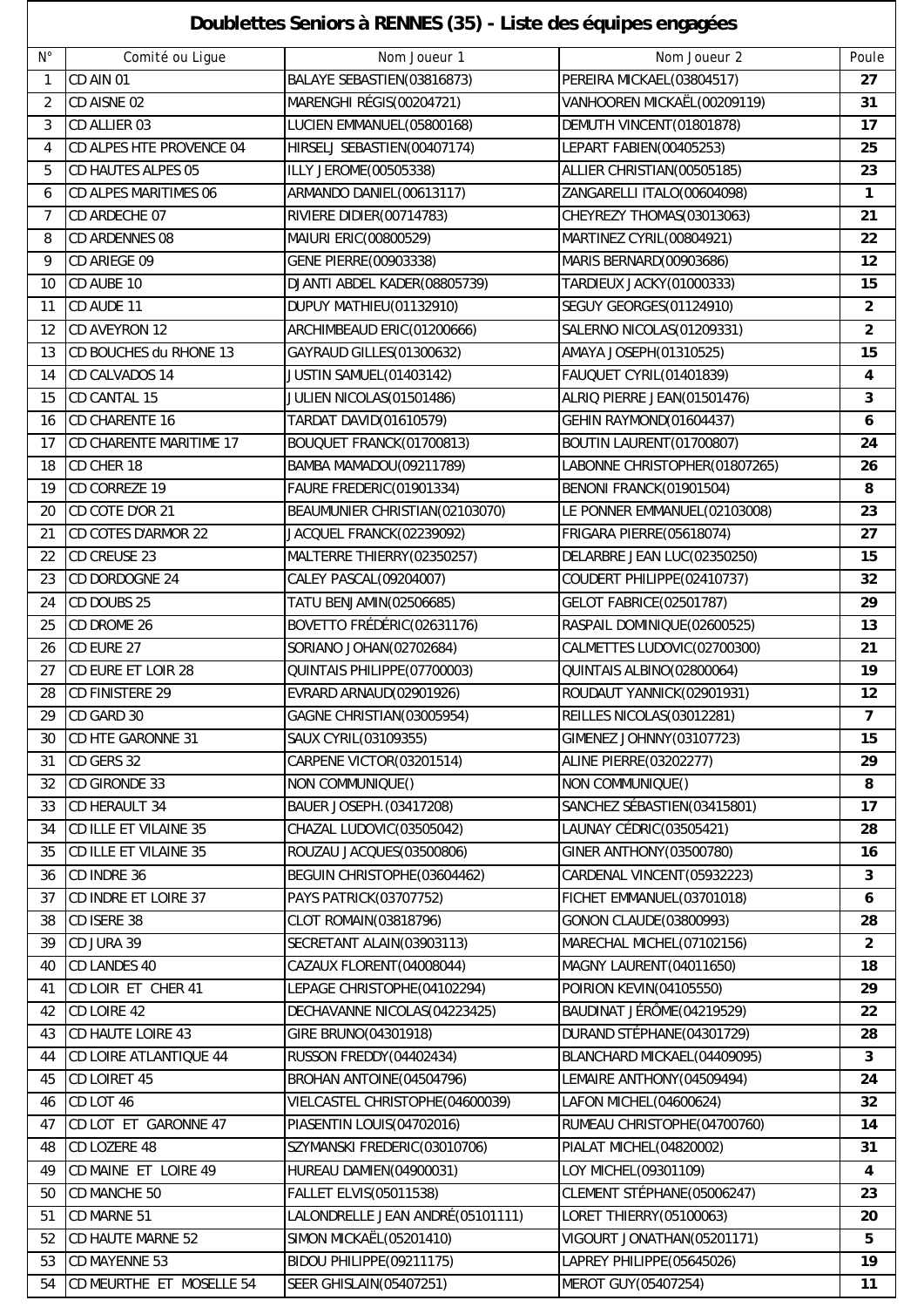| 55  | CD MEUSE 55                | SARRO DIDIER(05500820)            | SARRO DENIS (05500818)           | 9                       |
|-----|----------------------------|-----------------------------------|----------------------------------|-------------------------|
| 56  | CD MORBIHAN 56             | MALEFILATE SÉFO(05610172)         | MILLET NICOLAS(05610322)         | 11                      |
| 57  | CD MOSELLE 57              | WEIBEL CHARLES(06389235)          | LE BOURGEOIS STÉPHANE(07505162)  | 14                      |
| 58  | CD NIEVRE 58               | ROCHE JEAN-PHILIPPE(05804031)     | BLONDEAU JÉRÉMY (05802388)       | 26                      |
| 59  | CD NORD 59                 | COUSIN SEBASTIEN(05933097)        | DAINNAIN SAMUEL(05921337)        | 6                       |
| 60  | CD OISE 60                 | <b>EVRARD MICHEL(09300215)</b>    | GONCALVES DAVID(06003078)        | 28                      |
| 61  | CD ORNE 61                 | GOSNET DAMIEN(06103926)           | GOSNET JÉRÉMY(06102296)          | $\overline{2}$          |
| 62  | CD PAS DE CALAIS 62        | <b>VASSEUR HERVÉ(06200128)</b>    | <b>BAUDE ALAIN(06200818)</b>     | 10                      |
| 63  | CD PUY de DOME 63          | HERNANDEZ JEAN-PHILIPPE(00307671) | CHAUDAGNE PATRICK(06312439)      | 13                      |
| 64  | CD PYRENEES ATLANTIQUES 64 | MAESTRI PHILIPPE(06400021)        | LOUPOUEYOU ALAIN(06402679)       | 10 <sup>10</sup>        |
| 65  | CD HAUTES PYRENEES 65      | PONTURLAS MICHEL(06500543)        | POULAIN CHRISTOPHE(06501575)     | $\mathbf{1}$            |
| 66  | CD PYRENEES ORIENTALES 66  | ROGER JACKY(06602330)             | <b>VIGUE JEAN MARC(06605601)</b> | 26                      |
| 67  | CD BAS-RHIN 67             | WEISSBECKER BRUNO(06702085)       | HOLTZMANN ALAIN(06700669)        | 24                      |
| 68  | CD HAUT-RHIN 68            | ALBIGER JOEL(06801008)            | ALBIGER JONATHAN(06801834)       | 11                      |
| 69  | CD RHONE 69                | VINSON GUY (06905308)             | PERRET CHRISTIAN(03804657)       | 10                      |
| 70  | CD HAUTE SAONE 70          | ROUILLAUX FRANCK(05200108)        | MAHMOUDI ABDELBRANI(07000629)    | 27                      |
| 71  | CD SAONE ET LOIRE 71       | COUDERC PATRICK(07100938)         | COURROY DAMIEN(09000268)         | 19                      |
| 72  | CD SARTHE 72               | ROBINEAU STÉPHANE(06393867)       | ROCHER DYLAN(07205838)           | 16                      |
| 73  | CD SAVOIE 73               | POTIER CHRISTOPHE(06205003)       | ARNAUD NICOLAS(07300104)         | 8                       |
| 74  | CD HAUTE SAVOIE 74         | <b>TYTUS DAVID(07404258)</b>      | MARTIN THIERRY (07404308)        | 11                      |
| 75  | CD COMITE DE PARIS 75      | DUBREUIL SYLVAIN(09400331)        | <b>SAULNIER KARL(04500035)</b>   | 20                      |
| 76  | CD SEINE MARITIME 76       | KOLODZIEJ MICKAËL(07604813)       | GOMES JOAQUIM(07601011)          | 12                      |
| 77  | CD SEINE ET MARNE 77       | FARJON ALAIN(07700012)            | <b>BUA JULIEN(07709554)</b>      | 30                      |
| 78  | <b>CD YVELINES 78</b>      | COULON RÉGIS (07808382)           | JOURZAC JEAN CLAUDE(07500794)    | 6                       |
| 79  | CD DEUX SEVRES 79          | MAIRE THIERRY (07900861)          | MENA CHARLY(07904538)            | 30                      |
| 80  | CD SOMME 80                | RADDE MORGAN(08005977)            | CREVEL ANTHONY (08004091)        | 29                      |
|     | CD TARN 81                 |                                   |                                  | 23                      |
| 81  |                            | MASSOUTIER LUDOVIC(08105497)      | MASSOUTIER FREDERIC(08105496)    |                         |
| 82  | CD TARN ET GARONNE 82      | DANIEL SÉBASTIEN(08200916)        | JULLIEN DAVID(08200869)          | 9                       |
| 83  | CD VAR 83                  | GUILLEMAT THIERRY(08312754)       | <b>TETELIN GAEL(08005599)</b>    | 20                      |
| 84  | CD VAUCLUSE 84             | DEBARD JEAN ALFRED(08410777)      | BERNARD JEAN CLAUDE(08403729)    | 21                      |
| 85  | CD VENDEE 85               | ROCHER THIERRY (08505532)         | DELPECH ROMAIN(08506434)         | $\overline{7}$          |
| 86  | <b>CD VIENNE 86</b>        | PASQUIER STÉPHANE(08600206)       | COTTENCIN LAURENT(08600463)      | 32                      |
| 87  | <b>CD HAUTE VIENNE 87</b>  | SARRASIN DAVID(08604090)          | SAVARY SÉBASTIEN(08700189)       | 18                      |
| 88  | CD VOSGES 88               | SIMONIN MICKAEL(08806311)         | ROYER FABIEN(08801299)           | 8                       |
| 89  | CD YONNE 89                | VENIANT NATHANAËL(08907012)       | NAUDOT JÉRÉMY (08904392)         | 10                      |
| 90  | CD TERRITOIRE BELFORT 90   | CHEVEAU GWÉNAËL (09001000)        | SUREDA THIERRY(05706487)         | 12                      |
| 91  | CD ESSONNE 91              | EBENE JEROME(09113891)            | PERRET RÉMI(09101233)            | $\overline{\mathbf{4}}$ |
| 92  | CD HAUTS DE SEINE 92       | PORAS BRUNO(09202147)             | GHISTE STÉPHANE (09302390)       | 5                       |
| 93  | CD SEINE ST DENIS 93       | CHANTELAT CHRISTOPHE(07710423)    | SAMPAIO JOSÉ (09306330)          | 16                      |
| 94  | CD VAL DE MARNE 94         | GOBBO FRANCK(07805196)            | <b>GUET FREDDY(07200463)</b>     | $\overline{7}$          |
| 95  | CD VAL D'OISE 95           | SALAH RAMZI(09502856)             | CANADAS FRÉDÉRIC(09500301)       | 14                      |
| 96  | CD CORSE DU SUD 2A         | CICCADA DOMINIQUE(20003188)       | TARASSENKO NICOLAS(20001973)     | 19                      |
| 97  | CD HAUTE CORSE 2B          | FIESCHI JEAN DOMINIQUE(02050004)  | LEBOURSICAUD BRUNO(04402799)     | 25                      |
| 98  | CD GUADELOUPE 971          | VAITILINGON STEVE(97101501)       | DORESSAMY ERIC(97100719)         | 27                      |
| 99  | CD MARTINIQUE 972          | LARENEY CHARLES-ANDRÉ(97206111)   | FRANCOIS LUBIN GÉRARD(97206811)  | 5                       |
| 100 | CD GUYANE 973              | PRIMEROSE DAVID(97300200)         | COUPAN GARY (97300139)           | $\overline{7}$          |
| 101 | CR LA REUNION 974          | BERSANO CHRISTIAN (97401243)      | SOMANA DIDIER(97404309)          | 16                      |
| 102 | FEDERATION POLYNESIENNE    | TINORUA OLIVIER(98703438)         | <b>GUILLOUX JEAN(97901191)</b>   | 30                      |
| 103 | <b>NLLE CALEDONIE 988</b>  | SPINOUZE MATHIEU(06300737)        | CHANG MAN SAO RAMON(09782232)    | 17                      |
| 104 | <b>ALSACE</b>              | DA SILVA CARLOS(06700986)         | ESTEBAN ANTOINE(06700616)        | 1                       |
| 105 | <b>ILE DE FRANCE</b>       | ROUSSEAU SÉBASTIEN (09400606)     | PHILIPSON KEVIN(08005300)        | 31                      |
| 106 | LANGUEDOC ROUSSILLON       | MAS JULIEN(03401121)              | REVERTE DIDIER(03409788)         | 22                      |
| 107 | <b>LIMOUSIN</b>            | ROBERT JEAN-LUC(08600203)         | DAGENS JEAN-CHRISTOPHE(08700762) | 26                      |
| 108 | LORRAINE                   | RAFFA PASCAL(07205371)            | BELMAAZIZ JÉRÈMY (05502902)      | $\mathbf{1}$            |
| 109 | <b>MIDI PYRENEES</b>       | MICHEL HUBERT(08206257)           | <b>EVEN GEORGES(08204594)</b>    | 18                      |
| 110 | <b>PICARDIE</b>            | <b>EVENOU KEVIN(08003466)</b>     | <b>FOURNIER JOËL(06206813)</b>   | 20                      |
| 111 | <b>BASSE NORMANDIE</b>     | AUMONT DANIEL(01404259)           | <b>DEROUET JOHN(05002794)</b>    | 13                      |
|     |                            |                                   |                                  |                         |